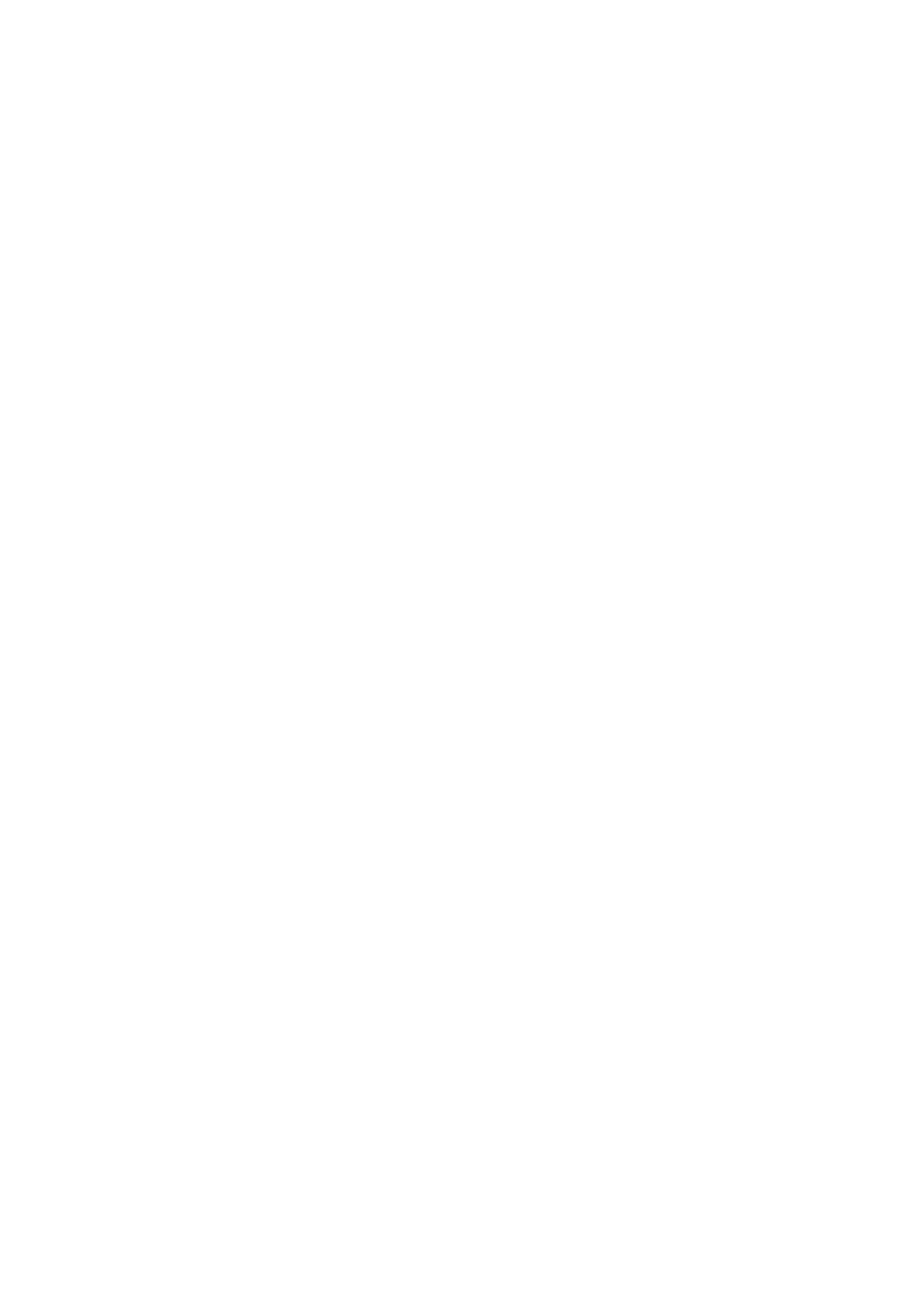| <b>ENGLISH</b> | 4 |
|----------------|---|
| תירבע          | 5 |
|                |   |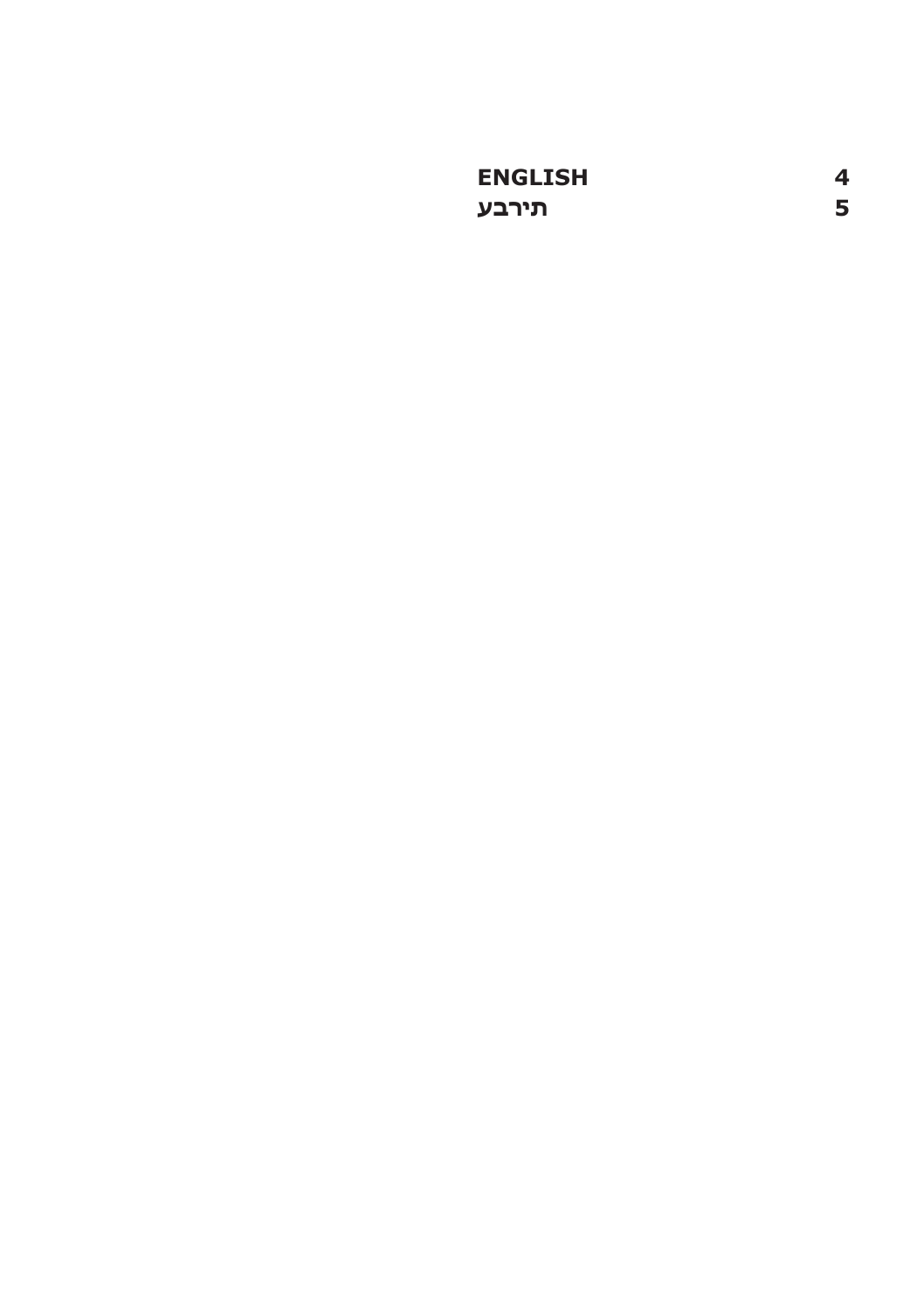

### **Product Type :** Wash Basin

**Intended use :** Personal Hygiene

# **System of attestation of Conformity and verification of Constancy of performance :** System 4

#### **Declared Performance**

| Essential Characteristics | l Performance    | Harmonised technical specification |
|---------------------------|------------------|------------------------------------|
| Cleanability              | Pass             | EN 14688:2015 Clause 4.6           |
| l Load resistance         | <b>NPD</b>       | EN 14688:2015 Clause 4.1           |
| Capacity of Overflow      | CL <sub>20</sub> | EN 14688:2015 Clause 4.7           |
| Durability                | Pass             | EN 14688:2015 Clause 4.8           |

The performance of the product is in conformity with declared performance in this declaration.

This declaration of performance is issued under sole responsibility of manufacturer. Signed for and on behalf of the manufacturer.

Cindy Andersen

Business Area Manager Kitchen, Bathroom and Home appliances IKEA of Sweden Älmhult, 34381

October 22, 2019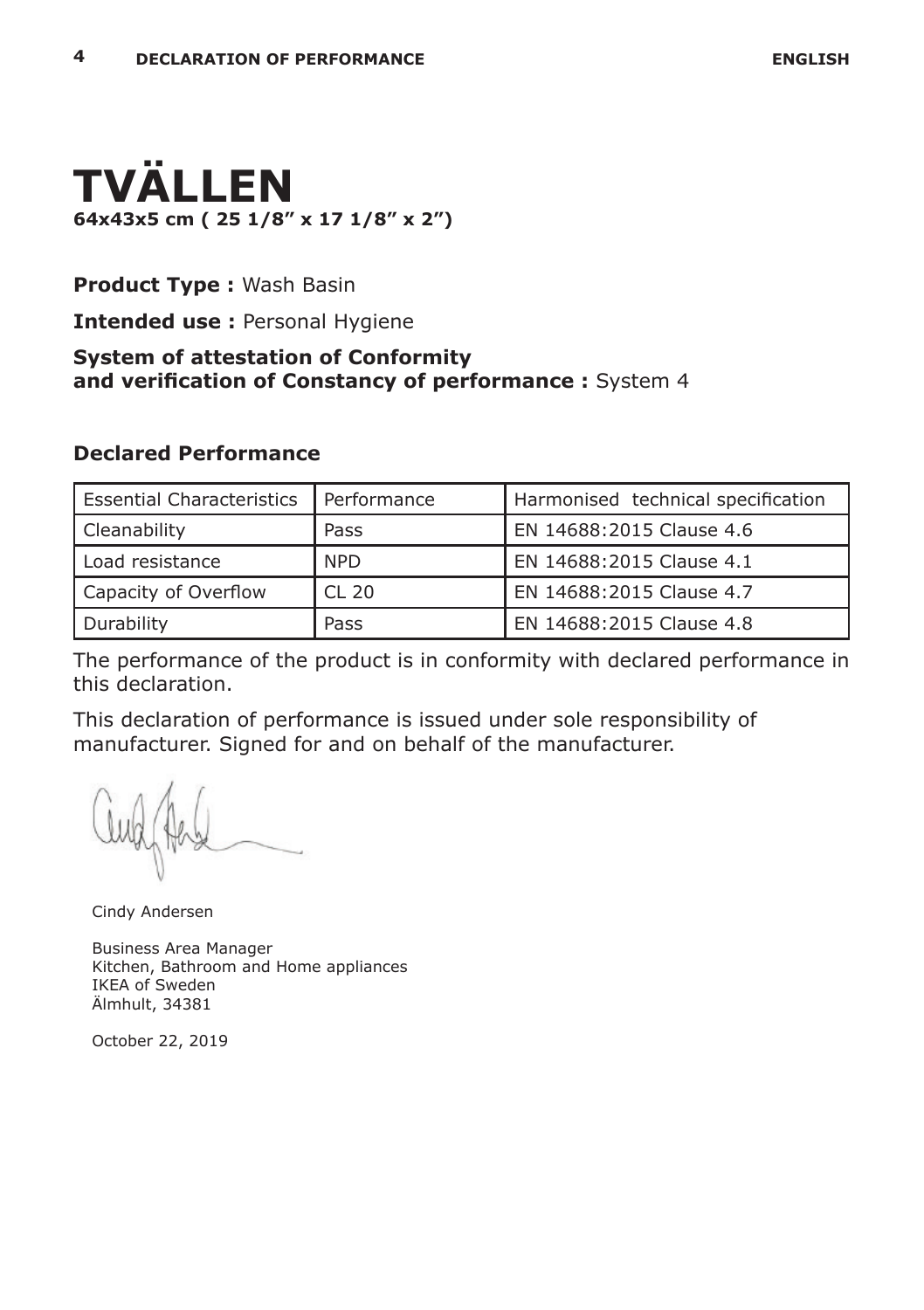# **TVÄLLEN 64x43x5 cm ( 25 1/8" x 17 1/8" x 2")**

**סוג המוצר:** כיור

**מטרת השימוש:** היגיינה אישית.

# **מערכת הערכה ואימות רציפות הביצוע של מוצר הבניה:** מערכת .4

#### **רמת ביצוע מוצהרת**

| <b>ו</b> מפרט טכני אחיד | ביצוע      | מאפיינים חיוניים |
|-------------------------|------------|------------------|
| EN 14688 EN: סעיף 4.6   | עבר טסט    | רמת ניקיון       |
| : סעיף 4.1 EN 14688     | <b>NPD</b> | עומס מרבי        |
| :EN 14688   EN 14688    | CL 20      | מקסימום קיבולת   |
| EN 14688 :EN 14688      | עבר טסט    | עמידות           |

ביצועי המוצר עומדים בדרישות המוצהרות במסמך זה.

הצהרת הביצועים הינה באחריותו הבלעדית של היצרן וחתומה בשמו.

Cindy Andersen

Business Area Manager Kitchen, Bathroom and Home appliances IKEA of Sweden Älmhult, 34381

October 22, 2019